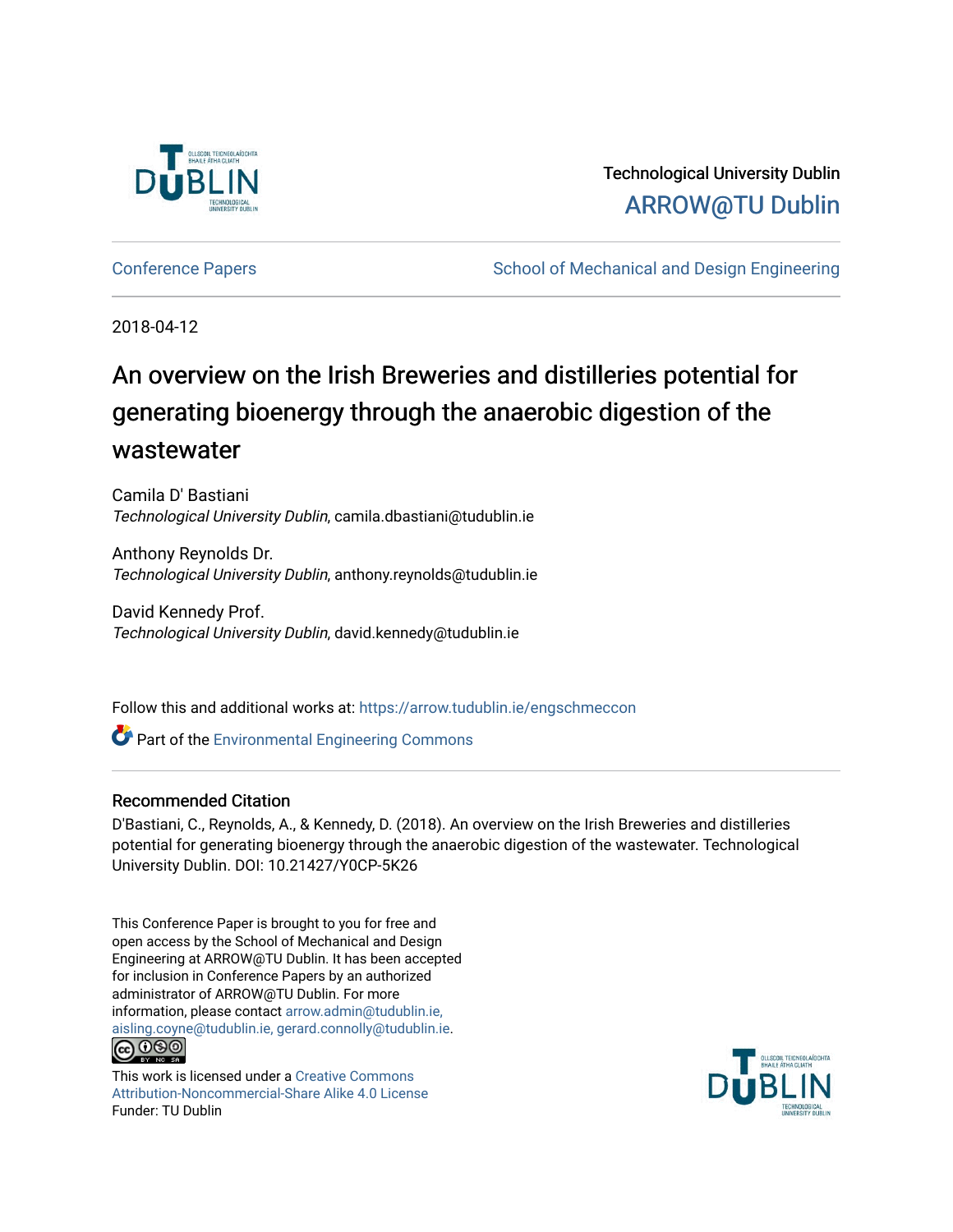## **An overview on the Irish Breweries and distilleries potential for generating bioenergy through the anaerobic digestion of the wastewater**

Camila D' Bastiani, Anthony Reynolds, David Kennedy

*Dublin Institute of Technology, Dublin, Ireland, camila.dbastiani@mydit.ie, anthony.reynolds@dit.ie, david.kennedy@dit.ie*

**Abstract:** This work presents an overview on the potential for generating bioenergy through the anaerobic digestion of the Irish breweries and whiskey distilleries effluents. The results showed that it would be possible to generate 28,210,958 Nm<sup>3</sup>/year of biogas or 154,846 MWh of thermal heat with 110,715 tonnes of  $CO<sub>2</sub>$  savings in a year. The electricity generation potential and  $CO<sub>2</sub>$  savings were also calculated. It was possible to conclude that the anaerobic digestion of the wastewater from the brewery and distillery industries stand out as a feasible option to increase the share of renewable energies in Ireland.

**Introduction**

It is known that globally fossil fuels are still widely used to generate most of the energy consumed worldwide. But, it is also known that they are a finite resource and release high amounts of  $CO<sub>2</sub>$  into the atmosphere over their life cycle when used as a fuel. A large range of renewable energy sources have been object of study recently, e.g. solar, wind and biomass energy. However, more alternatives need to be sought in order to be able to replace fossil fuels.

**=============================================================**

According to the last three years Irish Beer Market Reports available [1]–[3] beer is Ireland's favorite alcoholic beverage, followed by wine and spirits. Irish breweries produced 768 million liters of beer in 2016 and in the same period 77.7 million liters of Irish whiskey were sold. Alcoholic beverages production leads to the generation of effluents with high organic load, which need to be treated before disposal. Anaerobic digestion is a feasible alternative in order to treat these effluents while generating valuable bioenergy in means of biogas. Thus, it is possible to reduce  $CO<sub>2</sub>$  emissions due to the use of fossil fuels while treating an effluent and avoiding its improper disposal on water bodies.

This work aims to present an overview on the potential for generating bioenergy, in means of biogas, and reduce  $CO<sub>2</sub>$  emissions, through the anaerobic digestion of the Irish breweries and whiskey distilleries effluents

#### **Methodology**

The overall beer market in Ireland was assessed between 2006 and 2016, and the trends on beer consumption were assessed, in order to delimitate the importance of this work. To stablish some delimitations for this work, only the whiskey market was studied regarding the distilleries production. The volumes of beer produced and whiskey sold in 2016 were used for the biogas calculations. The wastewater from breweries and distilleries was characterized regarding its chemical oxygen demand (COD). A literature research on the different strategies for treating these effluents as well as the COD removal efficiency was conducted.

Based on the information found on literature, the COD generated per year was calculated and this value was multiplied by the UASB efficiency, to obtain the COD removed per year. Considering that one mole of methane requires two moles of oxygen to oxidize it to  $CO<sub>2</sub>$  and water as shown in the Equation 1, each kg of methane produced corresponds to the removal of 4 kg of COD, or 1 kg of COD is equivalent to 250 g of methane. Thus, knowing that the molar mass of methane is 16 g/mol, 250 g of  $CH<sub>4</sub>$  represent 15.62 moles.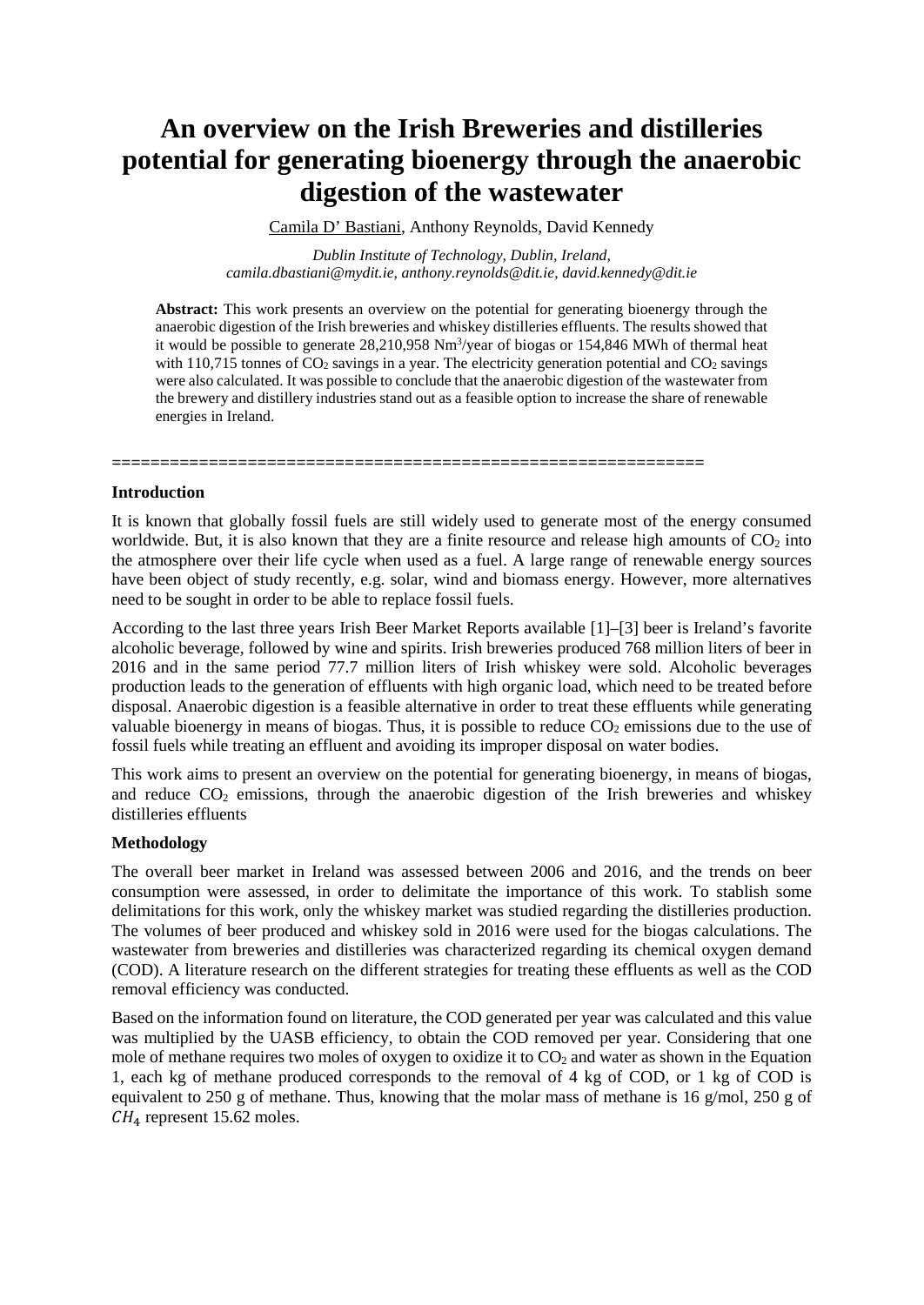$$
CH_4 + 2O_2 \to CO_2 + 2H_2O \tag{1}
$$

At the normal temperature and pressure conditions, 1 mol is equivalent to 22.4 l, therefore 15.62 moles represent  $0.3 \text{ m}^3$ . So, in this work it was considered that at normal temperature and pressure each kilogram of COD removed will yield 0.35 Nm<sup>3</sup> of gas. This value was multiplied by the COD removed per year and the methane yield was obtained. It was assumed that the biogas is a mixture of 65% methane and 35%  $CO<sub>2</sub>$  for the estimation of the biogas yield. According to [4] the calorific value of Methane is 38 MJ/Nm<sup>3</sup>. Thus the calorific value of biogas, constituted of 65% of methane is 24.7 MJ/m<sup>3</sup> of biogas. This value was used for the estimation of the gross energy generated by the biogas production. Losses due the heating of the biodigestor or process losses were not considered.

To calculate the energy potential, two scenarios were assumed. In the scenario A it was considered the conversion of biogas using power to heat usage. According to the Sustainable Energy Authority of Ireland report [5] the main fuel used in heating is oil, which is responsible for 13.8% of the supply. Thus it was assumed the displacement of oil, in the generation of heating. An efficiency of conversion of 80% was assumed as proposed by [6]. According to [7] the life cycle emission of  $CO<sub>2</sub>$  for using oil as a fuel is between 530-900 kg $CO<sub>2eq</sub>/MWh$ . For this work an average of this value was used what corresponds to 715 kgCO<sub>2eq</sub>/MWh. For the CO<sub>2</sub> savings calculation biogas was assumed to be a carbonneutral resource, once the  $CO<sub>2</sub>$  released during its utilization is captured from atmosphere during biomass growth via so-called "closed carbon loop" [8], thus the savings were solely based on the  $CO<sub>2</sub>$ emissions to what was displaced.

Scenario B that was proposed assumed that the biogas was converted through combined heat and power (CHP) system, what would allow slightly higher efficiency. An efficiency of 33% for electricity conversion and 50% for heat conversion related to CHP systems using biogas is suggested by [9], and those were the values assumed for this work. SEAI report [5] shows that the highest share of the electricity supplied in Ireland is produced using natural gas. Thus this was considered as fuel displaced in the electricity generation on the  $CO<sub>2</sub>$  emission calculation. It is mentioned by [7] that its life cycle emissions go from 380 to 1000 kgCO<sub>2eq</sub>/MWh, thus an average of 690 kgCO<sub>2eq</sub>/MWh was used in this work.

#### **Results**

#### *Market analysis*

The analysis of the Irish beer market between 2006 and 2016 showed that after a trend of reduction in the beer production between 2006 and 2009 it has maintained a stable market with some fluctuations over the period (Table 1). Regarding the number of active breweries, a significant increase starting from 2013 is observed. It is due to the emergence of craft beers on the Irish beer scenario. It is possible to observe that the number of craft breweries has quadrupled over the period studied, thus showing the importance to pay attention to this arising market, its possible impact on the environment and its ability to contribute in the generation of renewable energy.

Regarding the spirits market, much less information is available. It was chosen to use the Irish whiskey in this work due to the volume produced in Ireland, it is understood that it is more significant than other spirits. The Irish Spirits Association report [10] mentions that the number of active distilleries increased from 4 in 2013 to 18 in 2017. The overall volume of sales of Irish whiskey increased by 54% between 2011 and 2016. A very substantial increase that also represents an increase in the volume of effluents released and thus in potential of generating biogas.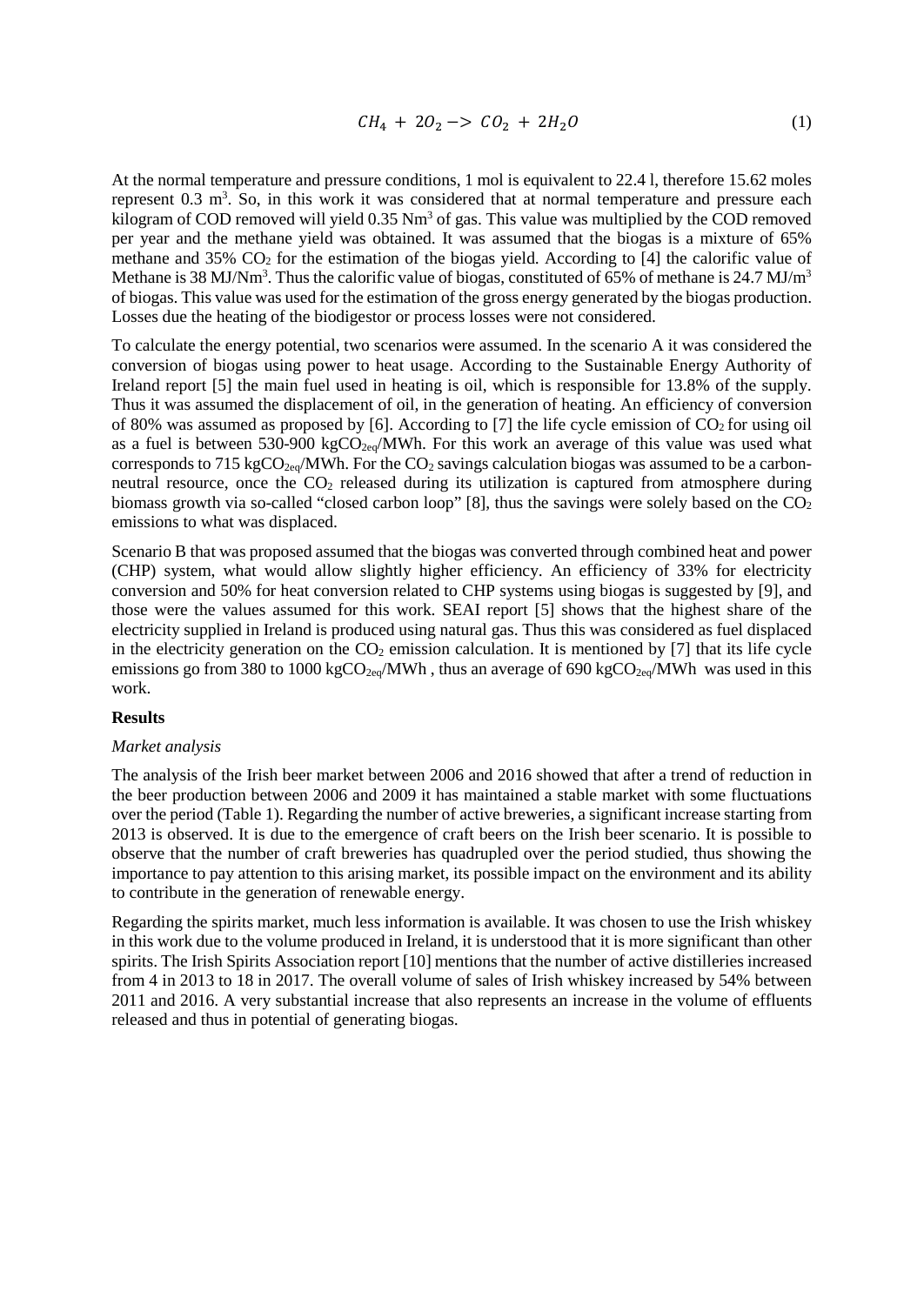| Year* | <b>Total Production</b><br>$(1000 \text{ hl})$ | <b>Total Consumption</b><br>$(1000 \text{ hl})$ | Consumption<br>per capita (l) | <b>Number of active</b><br><b>breweries</b> | Number of craft<br>breweries** |
|-------|------------------------------------------------|-------------------------------------------------|-------------------------------|---------------------------------------------|--------------------------------|
| 2006  | 9,337                                          | 5,508                                           | 106.0                         | n.a.                                        | n.a.                           |
| 2007  | 9,270                                          | 5,451                                           | 105.5                         | n.a.                                        | n.a.                           |
| 2008  | 8,846                                          | 5,193                                           | 98.6                          | n.a.                                        | n.a.                           |
| 2009  | 8,042                                          | 4,832                                           | 91.0                          | n.a.                                        | n.a.                           |
| 2010  | 8,249                                          | 4,814                                           | 90                            | 26                                          | n.a.                           |
| 2011  | 8,514                                          | 4,721                                           | 86                            | 26                                          | n.a.                           |
| 2012  | 8,195                                          | 4,677                                           | 86                            | 26                                          | 15                             |
| 2013  | 8.008                                          | 4,328                                           | 79                            | 30                                          | 23                             |
| 2014  | 7,288                                          | 4,481                                           | 81                            | 50                                          | 32                             |
| 2015  | 7,755                                          | 4,414                                           | 79.9                          | 64                                          | 48                             |
| 2016  | 7,680                                          | 4,576                                           | 81                            | 90                                          | 62                             |

*Table 1: Irish Beer market (2006-2016)*

\* Source from 2006 to 2009 data:[11]

Source from 2010 to 2016 data:[12]

\*\* Source:[13]

For this work a volume of 768 million litres of beer and 77.7million litres of whiskey, relative to 2016 production/sales were used in the calculations of the bioenergy generation in means of biogas.

#### *Effluent characterization and treatment*

Aiming to obtain accurate information for the biogas yield estimation, the characteristics of brewery effluent from different authors were used to calculate an average COD that was used in the bioenergy estimative. In addition, it is important to know the amount of effluent that is generated per litre of beer produced, in order to determine the amount of wastewater generated per year. This information was also sourced from the available literature. A summary of the values from literature can be found on Table 2.

| Author                                  | 1 of<br>wastewater/l of<br>beer | <b>COD</b><br>$(mg\text{COD/l})$ |
|-----------------------------------------|---------------------------------|----------------------------------|
| Fang et. al. (1990) [14]                | 5-9                             | 2,692                            |
| Chen et. al. (2016) [15]                | $3-10$                          | $8,400 - 13,800$                 |
| Shao et. al. (2008) [16]                | n.a.                            | 5000                             |
| Bakare et. al. (2017) [17]              | n.a.                            | $2.280 - 10.210$                 |
| Brewers association (2012)<br>[18]      | $2 - 8$                         | $1,800 - 5,500$                  |
| Kanagachandran et. al.<br>$(2006)$ [19] | $3-10$                          | $1,000 - 4,000$                  |
| Braeken et. al. (2004) [20]             | $4 - 10$                        | $592 - 3,692$                    |
| Oktem et. al. (2006) [21]               | n.a.                            | 870-5,065                        |
| Enitan et. al. (2014) [22]              | n.a.                            | 2,005                            |

*Table 2: Brewery wastewater generation and COD*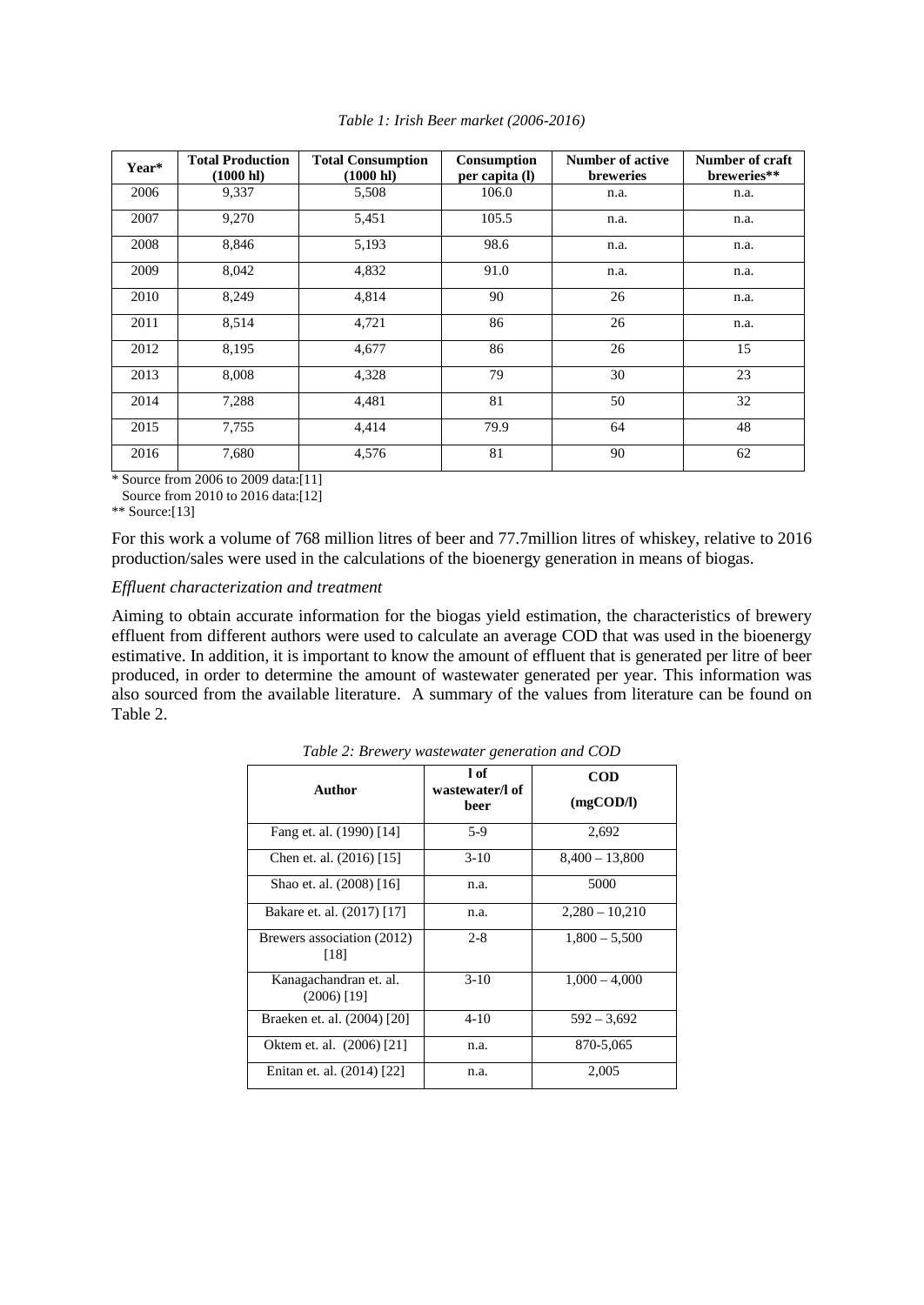For this work an average generation of 6 litres of beer per litre of effluent and average value of 4,200 mg COD/l were used. Next, the techniques for treating this kind of effluent and their respective efficiency were assessed. Table 3 presents a summary of the literature studied.

| <b>Author</b>                   | Type of<br>reactor                                        | <b>Volume of</b><br><b>Reactor</b><br>$\left( \mathbf{l} \right)$ | <b>Operating</b><br><b>Temperature</b><br>$({}^{\circ}C)$ | <b>OLR</b><br>(kgCOD/<br>$m^3$ .day) | <b>HRT</b><br>(h) | Removal<br>efficiency<br>$(\%$ COD) | <b>Biogas yield</b><br>(Nm <sup>3</sup> /kg)<br>$\mathbf{COD}_{\mathbf{rem}}$ |
|---------------------------------|-----------------------------------------------------------|-------------------------------------------------------------------|-----------------------------------------------------------|--------------------------------------|-------------------|-------------------------------------|-------------------------------------------------------------------------------|
| Fang et. al.<br>$(1990)$ [14]   | <b>UASB</b>                                               | 1170                                                              | 26.1                                                      | 4.9                                  | 13.3              | 89                                  | 0.45                                                                          |
| Chen et. al.<br>$(2016)$ [15]   | Anaerobic<br>membrane<br>bioreactor                       | 15                                                                | 35                                                        | $3.5 - 11.5$                         | 44                | 98                                  | 0.53                                                                          |
| Shao et. al.<br>$(2008)$ [16]   | <b>ASBR</b><br>(anaerobic<br>sequencing<br>batch reactor) | 45                                                                | $32 - 34$                                                 | $1 - 5$                              | 24                | 90                                  | 0.48                                                                          |
| Oktem et. al.<br>$(2006)$ [21]  | <b>UASB</b>                                               | 30                                                                | $35 - 37$                                                 | 7                                    | 84                | 95                                  | n.a.                                                                          |
| Enitan et. al.<br>$(2014)$ [22] | <b>UASB</b>                                               | $1.7 \times 10^6$                                                 | $35 - 39$                                                 | n.a.                                 | $8 - 12$          | 79                                  | n.a.                                                                          |

*Table 3: Type of reactor used for brewery wastewater treatment and efficiency*

OLR: organic loading rate; HRT: hydraulic retention time; CODrem: COD removed

As the most of the studies used UASB rectors with good COD removal, this type of reactor was chosen for this. An average efficiency of 87% was calculate from the authors studied, and used in this work.

Regarding the whiskey distillery wastewater, an average from the literature values showed in Table 4 of 40,000 mgCOD/l was used. It is possible to notice that the distillery activity generates much stronger wastewater when compared with breweries.

| Author                                       | COD<br>$(mg\text{COD/l})$ |  |  |
|----------------------------------------------|---------------------------|--|--|
| Uzal et. al. (2003)<br>[23]                  | $37,060 - 50,700$         |  |  |
| Akunna and<br>Clark et. al.<br>$(2000)$ [24] | 16,600 -58,000            |  |  |
| Tokuda et. al.<br>$(1999)$ [25]              | 48,200                    |  |  |
| Goodwin et. al.<br>$(2001)$ [26]             | $2,860 - 32,830$          |  |  |
| Barrena et. al.<br>$(2017)$ [27]             | 57,100                    |  |  |

*Table 4: Distillery wastewater COD*

In relation to the volume of effluent generated per litre of whiskey produced, [28] mention an amount of 8 effluent/Whiskey while [29] cite 20 effluent/Whiskey and [30] between 10 and 15 effluent/Whiskey. Thus an average of 13 litres of wastewater per litre of whiskey was used in this work. For the treatment, Table 5 presents literature works using different types of reactor. Again, a UASB, this time with an efficiency of 88%, was chosen for the treatment.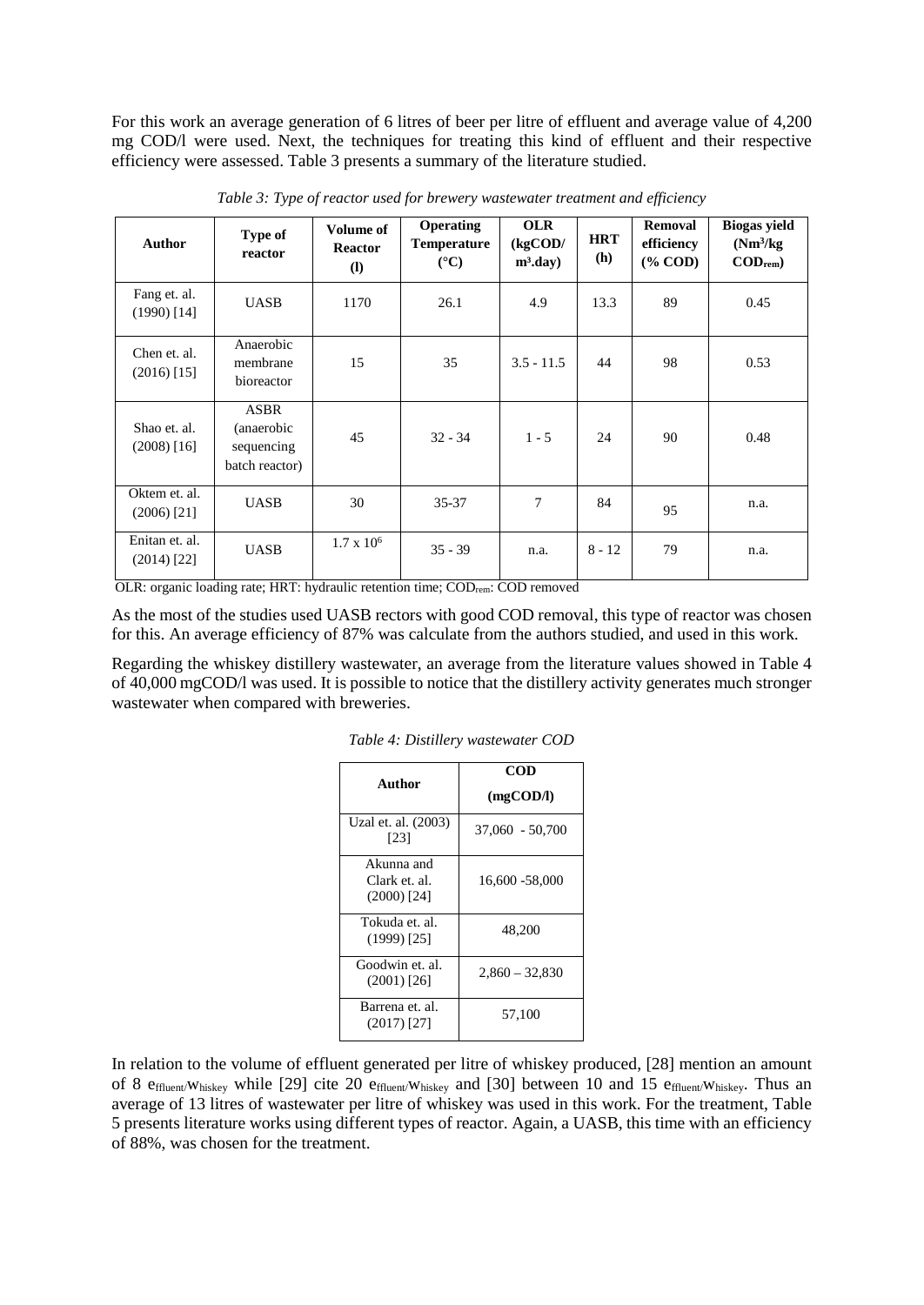| <b>Author</b>                                | <b>Type of reactor</b>                            | Volume of<br><b>Reactor</b><br>$\mathbf{I}$ | <b>Operating</b><br><b>Temperature</b><br>$(^{\circ}C)$ | <b>OLR</b><br>(kgCOD/<br>$m^3$ .day) | <b>HRT</b><br>(h) | <b>Removal</b><br>efficiency<br>$(\%$ COD) |
|----------------------------------------------|---------------------------------------------------|---------------------------------------------|---------------------------------------------------------|--------------------------------------|-------------------|--------------------------------------------|
| Uzal et. al.<br>$(2003)$ [23]                | <b>UASB</b>                                       | 0.245                                       | $33 - 37$                                               | 19.4                                 | 25.8              | 96                                         |
| Akunna and<br>Clark et. al.<br>$(2000)$ [24] | GRABR (granular bed<br>anaerobic baffled reactor) | 35                                          | $35 - 39$                                               | 2.37                                 | 96                | 92                                         |
| Tokuda et. al.<br>$(1999)$ [25]              | AF<br>(upflow anaerobic filter)                   | 2,000                                       | 37                                                      | 20                                   | $2 - 5$           | 70                                         |
| Goodwin et.<br>al. $(2001)$ [26]             | <b>UASB</b>                                       | 1.05                                        | 35                                                      | 5.46                                 | 50.4              | 80                                         |

*Table 5: Type of reactor used for distillery wastewater treatment and efficiency*

Using the data afore mentioned and the methodology described in the previous section, the gross energy for both wastewaters and the total gross energy were calculated. Table 6 shows a summary of the calculations and the results.

|                                   | <b>Unit</b>                                             | <b>Brewery</b> | <b>Distillery</b> | <b>Total</b>  |
|-----------------------------------|---------------------------------------------------------|----------------|-------------------|---------------|
| Production/Sales                  | l/year                                                  | 768,000,000    | 77,697,000        | 845,697,000   |
| Effluent generated                | leffluent/I beverage                                    | 6              | 13                |               |
| Effluent generated                | l <sub>effluent</sub> /year                             | 4,608,000,000  | 1,010,061,000     | 5,618,061,000 |
| COD effluent                      | mg <sub>cop</sub> /l <sub>effluent</sub>                | 4,200          | 40,000            |               |
| COD effluent                      | $\text{kg}_{\text{COD}}/\text{m}^3$ <sub>effluent</sub> | 4.20           | 40.00             |               |
| kgCOD generated                   | kg <sub>cop</sub> /year                                 | 19,353,600     | 40,402,440        | 59,756,040    |
| <b>Efficiency UASB considered</b> |                                                         | 0.87           | 0.88              |               |
| COD removed                       | kgCOD <sub>rem</sub> /year                              | 16,837,632     | 35554147.2        | 52,391,779    |
| Methane yield                     | $Nm^3$ CH <sub>4</sub> /year                            | 5,893,171.2    | 12443951.52       | 18,337,123    |
| Methane in the biogas             | %                                                       | 65             | 65                |               |
| Biogas yield                      | Nm <sup>3</sup> biogas/year                             | 9,066,417.231  | 19144540.8        | 28,210,958    |
| Methane Calorific Value           | MJ/m <sup>3</sup>                                       | 38             | 38                |               |
| <b>Biogas Calorific Value</b>     | MJ/m <sup>3</sup>                                       | 24.7           | 24.7              |               |
| Gross Energy generated biogas     | MWh/year                                                | 62,205.701     | 131,352.832       | 193,559       |

*Table 6: Calculation Gross Energy Generation*

From the calculations is possible to notice that even though the volume of beer produced in Ireland is much higher than the volume of whiskey, the chemical oxygen demand released by the second is much more significant, leading to a gross energy generation from the whiskey effluent 111% greater than the energy generated from the brewery effluents.

Given the values for the gross energy generated, in the following section an analysis of two scenarios of the usage of this energy potential will be performed.

#### *Assessment of proposed scenarios*

It is known in this work that the biogas calorific value used was 24.7 MJ/m<sup>3</sup>. However, there are energy losses when converting the biogas into heat, electricity or fuel for transportation. The losses are going to depend on the method of conversion that is used. A study was carried out by [6] aiming to address what is the most energy efficient route for biogas utilization. The authors looked at the use of biogas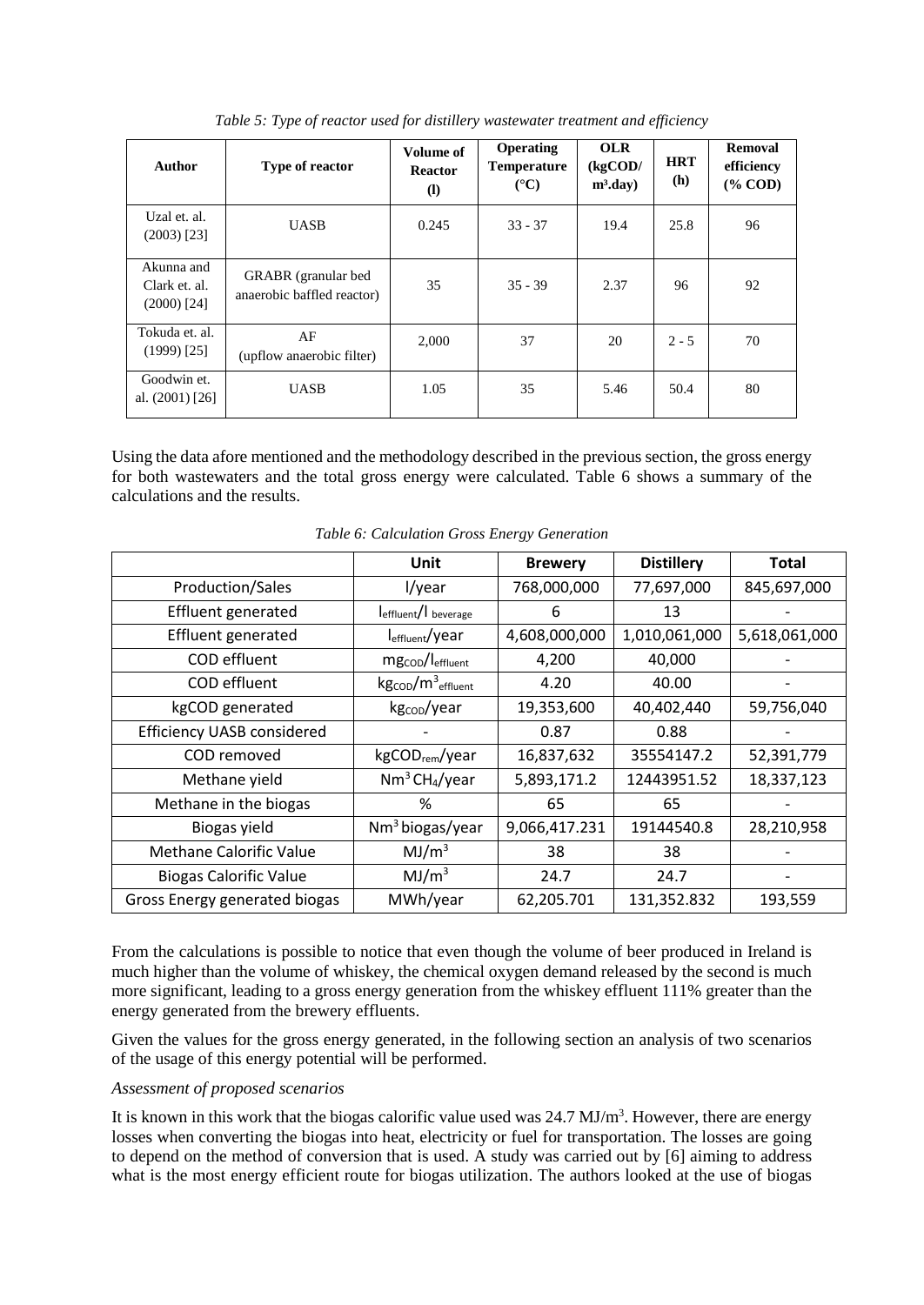for heat, electricity and transport means, and found out that the conversion efficiencies vary from 8% to 54% for electricity generation, 16% to 83% for heat, 18% to 90% to combined power and heat generation. To narrow down the possibilities, and having a clear way of predicting the potential to generate energy in the Irish context, two scenarios are proposed in this work.

For the scenario A it was considered that the biogas would be converted solely into heat, using a boiler. Considering a conversion efficiency of 80% it would be possible to generate 154,846 MWh/year. As oil was chosen as the displaced fuel for heating source, for scenario A and using the averaged values from the oil  $CO_2$  emissions (715 kg $CO_{2eq}$ /MWh) it was possible to conclude that the use of biogas produced from the wastewater generated by the Irish breweries and distilleries would lead to the saving of 110,715 tonnes of  $CO<sub>2ea</sub>$ .

In the scenario B the combined production of heat and power (CHP) was assessed. It was considered a conversion efficiency of 33% for electricity production and 50% for heat generation, leading to the generation of 63,874 MWh/year of electricity and 96,779 MWh/year of heat. Again the values for the oil emissions were used in the  $CO<sub>2</sub>$  saving calculation for the heat generation. For the electricity generation, the values from the average of  $CO<sub>2</sub>$  emissions for natural gas were used (690) kgCO<sub>2eq</sub>/MWh). The total CO<sub>2</sub> savings in this scenario was 113,270 tonnes of CO<sub>2eq</sub>.

In this context, it is possible to notice higher  $CO_2$  savings in scenario B (2.3%), given that the efficiency is higher and two fossil fuels with similar  $CO<sub>2</sub>$  emission were used in the study. The SEAI report [5] emphasizes that in 2016 there was an increase in the Irish  $CO<sub>2</sub>$  emissions, mainly due to the increase in the gas share in fuel transports and the decrease in hydro and wind generation. Thus, the proposed energy generation from biogas could be an option to reduce this value.

### **Conclusions**

The report issued by the Sustainable Energy Authority of Ireland [5] mentions that the Irish energy production reached the highest level ever recorded in 2016, however the share of renewable remains low, only 8%, a value 12% lower that the target set by the Europe Union for 2020. Given the data presented in this work it is possible to conclude that the anaerobic digestion of the wastewater from the brewery and distillery industries stand out as a feasible option to increase the share of renewable energies in Ireland, focusing on meeting the targets proposed at the National Renewable Energy Action Plan (NREAP). In addition, it would allow Ireland to reduce its carbon emissions, once biogas is considered a carbon-neutral resource

## **Acknowledgements**

The authors would like to acknowledge the financial support of the Dublin Institute of Technology through the Fiosraigh scholarship.

#### **References**

- [1] Irish Brewers Association, "Irish Beer Market 2014," Dublin, 2015.
- [2] Irish Brewers Association, "Irish Beer Market 2015," Dublin, 2016.
- [3] Irish Brewers Association, "Irish Beer Market 2016," Dublin, 2017.
- [4] M. A. Laughton and D. F. Warne, *Electrical Engineer's Reference Book*, 16th ed. 2002.
- [5] Sustainable Energy Authority of Ireland, "Energy in Ireland 1990-2016," Dublin, 2017.
- [6] R. Hakawati, B. M. Smyth, G. McCullough, F. De Rosa, and D. Rooney, "What is the most energy efficient route for biogas utilization: Heat, electricity or transport?," *Appl. Energy*, vol. 206, no. May, pp. 1076–1087, 2017.
- [7] R. Turconi, A. Boldrin, and T. Astrup, "Life cycle assessment (LCA) of electricity generation technologies: Overview, comparability and limitations," *Renew. Sustain. Energy Rev.*, vol. 28, pp. 555–565, 2013.
- [8] N. Z. Muradov and T. N. Veziroğlu, "'Green' path from fossil-based to hydrogen economy: An overview of carbonneutral technologies," *Int. J. Hydrogen Energy*, vol. 33, no. 23, pp. 6804–6839, 2008.
- [9] M. Pöschl, S. Ward, and P. Owende, "Evaluation of energy efficiency of various biogas production and utilization pathways," *Appl. Energy*, vol. 87, no. 11, pp. 3305–3321, 2010.
- [10] Irish Spirits Association, "Ireland's Spirit Industry," Dublin, 2017.
- The Brewers of Europe, "Beer statistics 2010 edition," Brussels, 2010.
- [12] The Brewers of Europe, "Beer statistics 2017 edition," Brussels, 2016.
- [13] B. Feeney, "Craft Beer and Microbreweries in Ireland, 2016: A Report for the Independent Craft Brewers of Ireland and Bord Bia," 2016.
- [14] H. H. P. Fang, L. Guohua, Z. Jinfu, C. Bute, and G. Guowei, "Treatment of brewery effluent by UASB process," *J.*